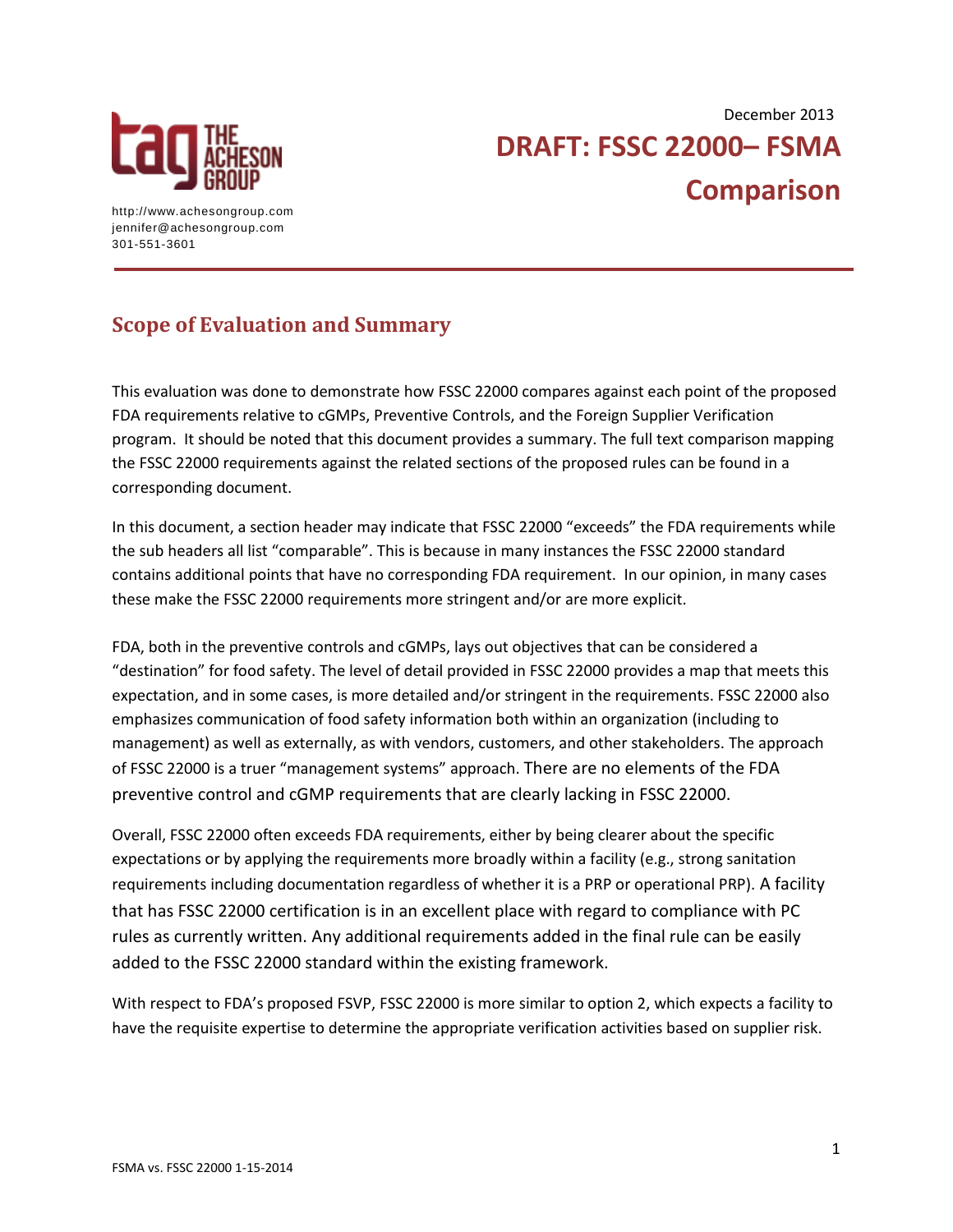| <b>FDA's Proposed Requirement</b>    | <b>FSSC22000 Requirement</b>           | How does FSSC22000 |
|--------------------------------------|----------------------------------------|--------------------|
|                                      |                                        | compare to the FDA |
|                                      |                                        | requirement?       |
| <b>Current Good Manufacturing</b>    |                                        |                    |
| <b>Practice and Hazard Analysis</b>  |                                        |                    |
| and Risk-Based Preventive            |                                        |                    |
| <b>Controls for Human Food</b>       |                                        |                    |
| § 117.10 Personnel.                  | TS/ ISO 22002-1 / 13                   | Exceed             |
| (a) <u>Disease control</u>           | TS/ ISO 22002-1 /13.6                  | Comparable         |
| (b) Cleanliness (garments, hand-     | TS/ ISO 22002-1 / 13.8                 | <b>Different</b>   |
| washing, jewelry, gloves, hairnets,  |                                        |                    |
| etc.)                                |                                        |                    |
| (c) Education and training           | TS/ISO 22002-1 /13.1; ISO 22000: 6.2.2 | Comparable         |
| (d) Supervision. (ensuring           | ISO 22000: 6.2.2                       | <b>Different</b>   |
| compliance)                          |                                        |                    |
| § 117.20 Plant and grounds.          |                                        |                    |
| (a) Grounds (equipment, roads,       | TS/ ISO 22002-1/4                      | Exceed             |
| drainage, waste treatment and        |                                        |                    |
| disposal)                            |                                        |                    |
| (b) Plant construction and design    | TS/ ISO 22002-1 / 5 and 6              | Exceed             |
| (interior space, prevent             |                                        |                    |
| contamination, bulk vessels,         |                                        |                    |
| lighting, ventilation, pests)        |                                        |                    |
| § 117.35 Sanitary operations.        | TS/ ISO 22002-1 / 8, 11 and 12         | Exceed             |
| (a) General maintenance              | TS/ ISO 22002-1 /8.1                   | Comparable         |
| (b) Substances used in cleaning and  | TS/ ISO 22002-1 / 5.7 and 11.2         | Exceeds            |
| sanitizing; storage of toxic         |                                        |                    |
| materials (toxic material control)   |                                        |                    |
| (c) Pest control.                    | TS/ ISO 22002-1/12                     | Exceeds            |
| (d) Sanitation of food-contact       | TS/ ISO 22002-1 /8.3 and 11            | Comparable         |
| <u>surfaces</u>                      |                                        |                    |
| (e) Sanitation of non-food-contact   | TS/ ISO 22002-1 / 8                    | Comparable         |
| surfaces.                            |                                        |                    |
| (f) Storage and handling of cleaned  | TS/ ISO 22002-1/8.5                    | Comparable         |
| portable equipment and utensils.     |                                        |                    |
| § 117.37 Sanitary facilities and     | TS/ISO 22002-1 / 6 and 7               |                    |
| controls.                            |                                        |                    |
| (a) Water supply.                    | TS/ ISO 22002-1/6.2                    | Exceed             |
| (b) Plumbing. (floor drainage, cross | TS/ ISO 22002-1/7.4                    | Exceed             |
| contamination)                       |                                        |                    |
| (c) <u>Sewage disposal</u> .         | TS/ ISO 22002-1 / 7.4                  | Exceed             |
| (d) Toilet facilities.               | TS/ ISO 22002-1 /13.2                  | Comparable         |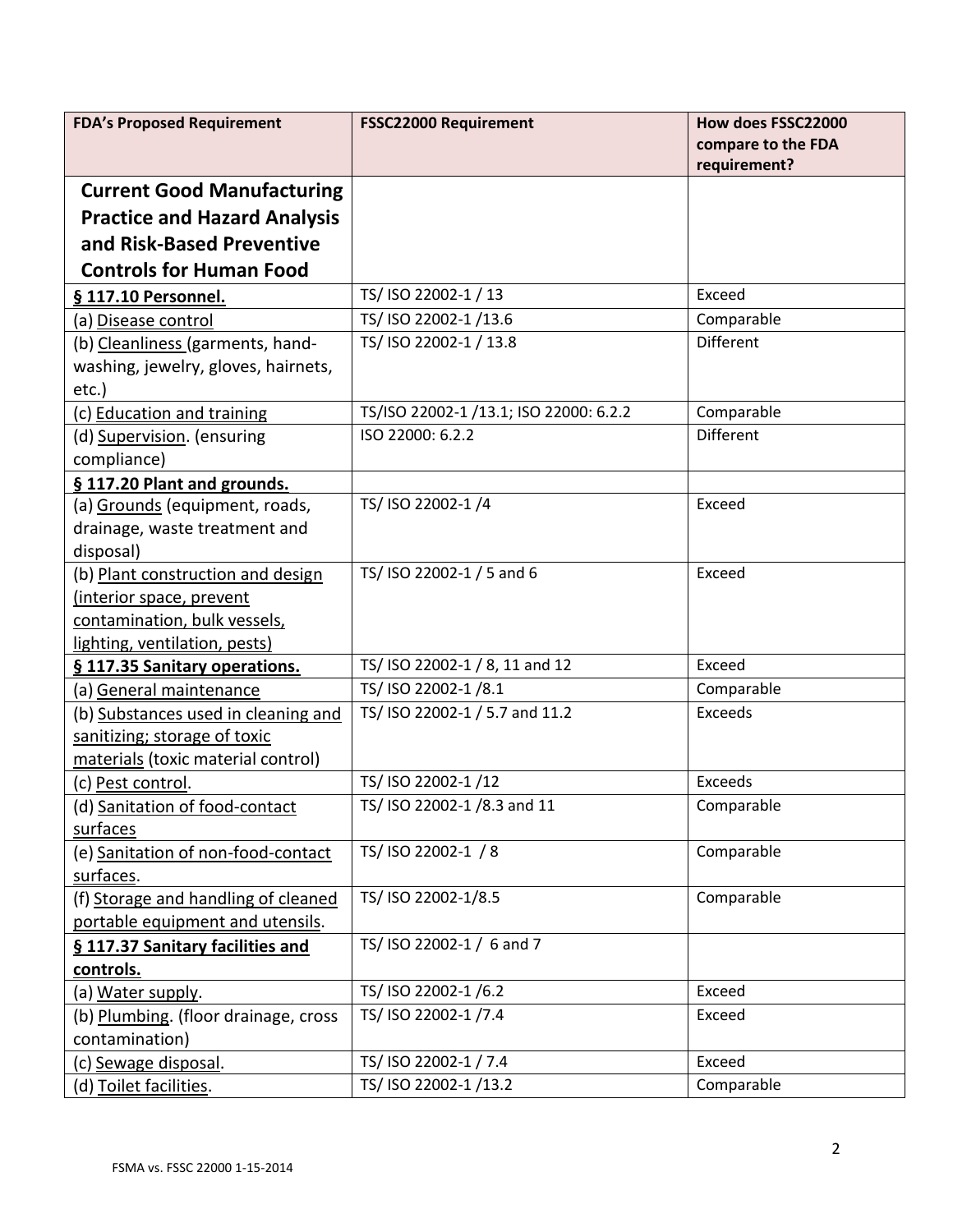| <b>FDA's Proposed Requirement</b>                | <b>FSSC22000 Requirement</b>   | How does FSSC22000     |
|--------------------------------------------------|--------------------------------|------------------------|
|                                                  |                                | compare to the FDA     |
|                                                  | TS/ ISO 22002-1/13.2           | requirement?<br>Exceed |
| (e) Hand-washing facilities.                     | TS/ ISO 22002-1 /7             | Exceed                 |
| (f) Rubbish and offal disposal.                  |                                |                        |
| § 117.40 Equipment and utensils.                 | TS/ ISO 22002-1 /6 and 8       | Comparable             |
| (cleanable, maintenance, food-                   |                                |                        |
| contact surfaces, holding,                       |                                |                        |
| conveying, manufacturing systems,                |                                |                        |
| cold storage, monitoring                         |                                |                        |
| instruments, compressed air)                     |                                |                        |
| § 117.80 Processes and controls.                 |                                |                        |
| (a) General (sanitation, quality                 | TS/ ISO 22002-1 / 8, 10 and 11 | Exceed                 |
| control, cross-contact control,                  |                                |                        |
| testing, contaminated food                       |                                |                        |
| protocols)                                       |                                |                        |
| (b) Raw materials and ingredients.               | TS/ ISO 22002-1 /9             | Exceed                 |
| (inspection, microorganism                       |                                |                        |
| control, aflatoxin/natural toxin                 |                                |                        |
| compliance, pest control, rework                 |                                |                        |
| control, frozen/liquid/dry raw                   |                                |                        |
| material controls, allergens)                    |                                |                        |
| (c) Manufacturing operations.                    | TS/ISO 22002-1 / 10.2, 10.4    | Exceed                 |
| (finished product, microorganisms,               |                                |                        |
| temperature controls, controlling                |                                |                        |
| pH or a <sub>w</sub> , W.I.P., foreign material, |                                |                        |
| disposal, heating, batters, filling,             |                                |                        |
| ice)                                             |                                |                        |
| §117.93 Warehousing and                          | TS/ ISO 22002-1 /16            | Exceed                 |
| distribution. (protect against cross-            |                                |                        |
| contamination, other                             |                                |                        |
| contamination, deterioration of                  |                                |                        |
| food/container)                                  |                                |                        |
| § 117.110 Defect action levels.                  | Add'l FSSC 22000 Req. 3        | Comparable             |
| (compliance with FDA and FD&C                    |                                |                        |
| Act,                                             |                                |                        |
| § 117.126 Requirement for a food                 |                                |                        |
| safety plan.                                     |                                |                        |
| (a) Food safety plan.                            | ISO 22000: 4.2.1 and 7.6.1     | comparable             |
| (b) Contents of a Food Safety Plan.              | ISO 22000: 7                   | Exceed                 |
| (hazard analysis, preventive                     |                                |                        |
| controls, procedures and                         |                                |                        |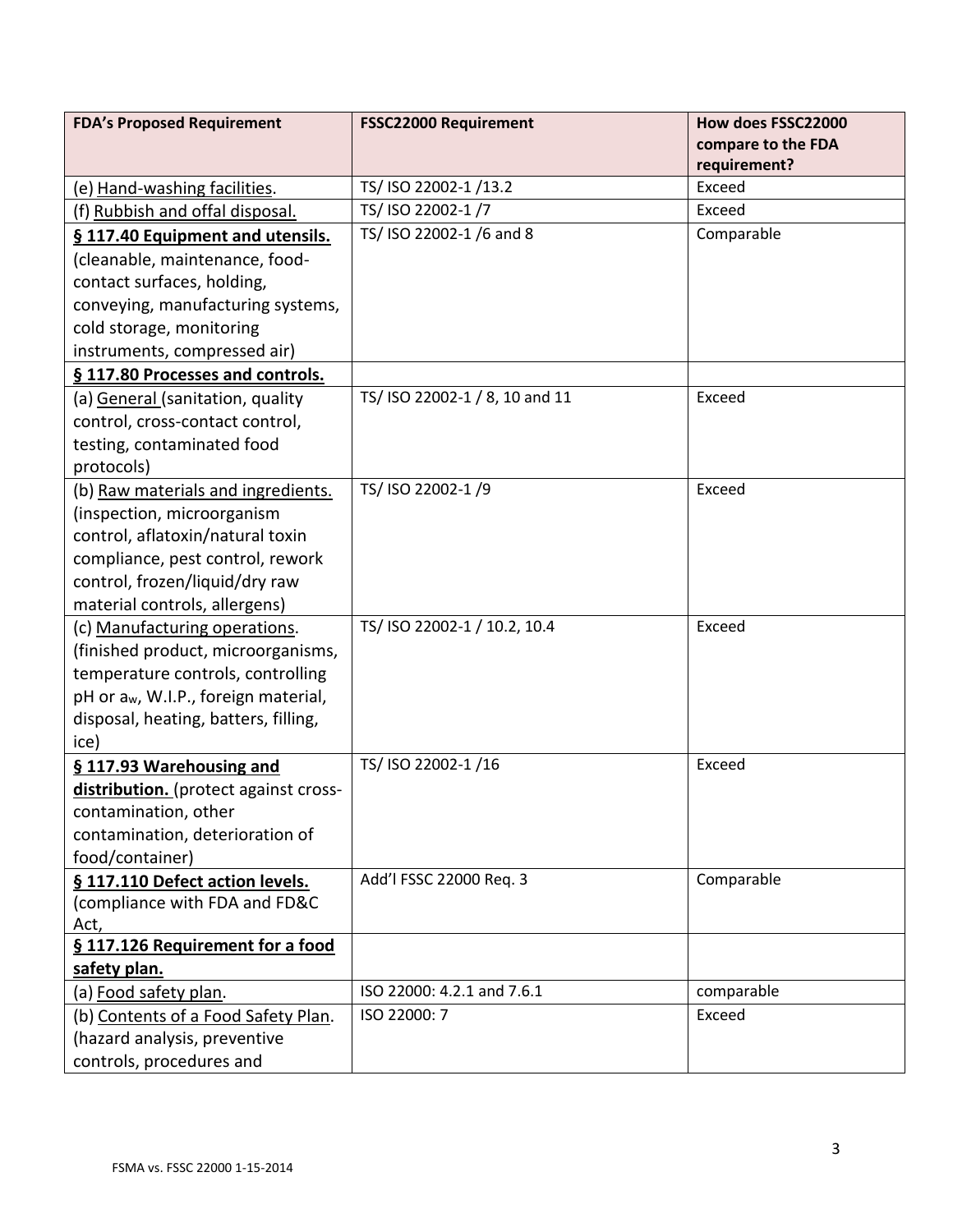| <b>FDA's Proposed Requirement</b>      | <b>FSSC22000 Requirement</b>            | How does FSSC22000 |
|----------------------------------------|-----------------------------------------|--------------------|
|                                        |                                         | compare to the FDA |
|                                        |                                         | requirement?       |
| frequency, corrective actions,         |                                         |                    |
| verification procedures, recall plan)  |                                         |                    |
| (c) Qualified individual.              | ISO 22000: 5.5                          | Exceed             |
| § 117.130 Hazard analysis.             |                                         |                    |
| (a) Requirement for a hazard           | ISO 22000: 7.4                          | Exceed             |
| analysis.                              |                                         |                    |
| (b) Hazard identification (biological, | ISO 22000: 7.4                          | Comparable         |
| chemical, physical, radiological)      |                                         |                    |
| (c) Hazard evaluation.                 | ISO 22000: 7.4.3                        | Exceed             |
| (formulation, equipment, raw           |                                         |                    |
| materials, transportation,             |                                         |                    |
| manufacturing, packaging,              |                                         |                    |
| storage/distribution, sanitation)      |                                         |                    |
| § 117.135 Preventive controls for      | ISO 22000: 7.4.4 and 7.6.3              | Comparable         |
| hazards that are reasonably likely     |                                         |                    |
| to occur. (Written preventive          |                                         |                    |
| controls, parameters controlling       |                                         |                    |
| hazards)                               |                                         |                    |
| (1) Process controls.                  | ISO 22000: 7.6.2                        | Comparable         |
| (2) Food allergen controls.            | TS/ ISO 22002-1/10.3 and ISO 22000: 7.5 | Comparable         |
| (3) Sanitation controls.               | ISO 22000: 7.5                          | comparable         |
| (4) Recall plan.                       | TS/ ISO 22002-1/15                      | Comparable         |
| (5) Other controls.                    | ISO 22000: 7.5                          | Comparable         |
| § 117.137 Recall plan for food with    | TS/ ISO 22002-1/15                      |                    |
| a hazard that is reasonably likely     |                                         |                    |
| to occur. (written plan,               |                                         |                    |
| notifications, effectiveness checks,   |                                         |                    |
| disposal)                              |                                         |                    |
|                                        |                                         |                    |
| § 117.140 Monitoring.                  | ISO 22000: 7.6.4                        | Comparable         |
| § 117.145 Corrective actions.          | ISO 22000: 7.6.5, ISO 22000: 7.10       | Exceed             |
| (a) Corrective action procedures.      | ISO 22000: 7.6.5, 7.10                  | Comparable         |
| (b) Corrective action in the event of  | ISO 22000: 7.6.5, 7.10                  | Comparable         |
| an unanticipated problem.              |                                         |                    |
| (reanalysis)                           |                                         |                    |
| (c) Documentation.                     | ISO 22000: 7.6.5, 7.10                  | Comparable         |
| § 117.150 Verification.                | ISO 22000: 8                            | Exceed             |
| (a) Validation. (qualified individual, | ISO 22000: 8.2                          | Exceed             |
| scientific/technical information)      |                                         |                    |
| (b) Monitoring.                        | ISO 22000: 7.8 and 8.4.3                | Comparable         |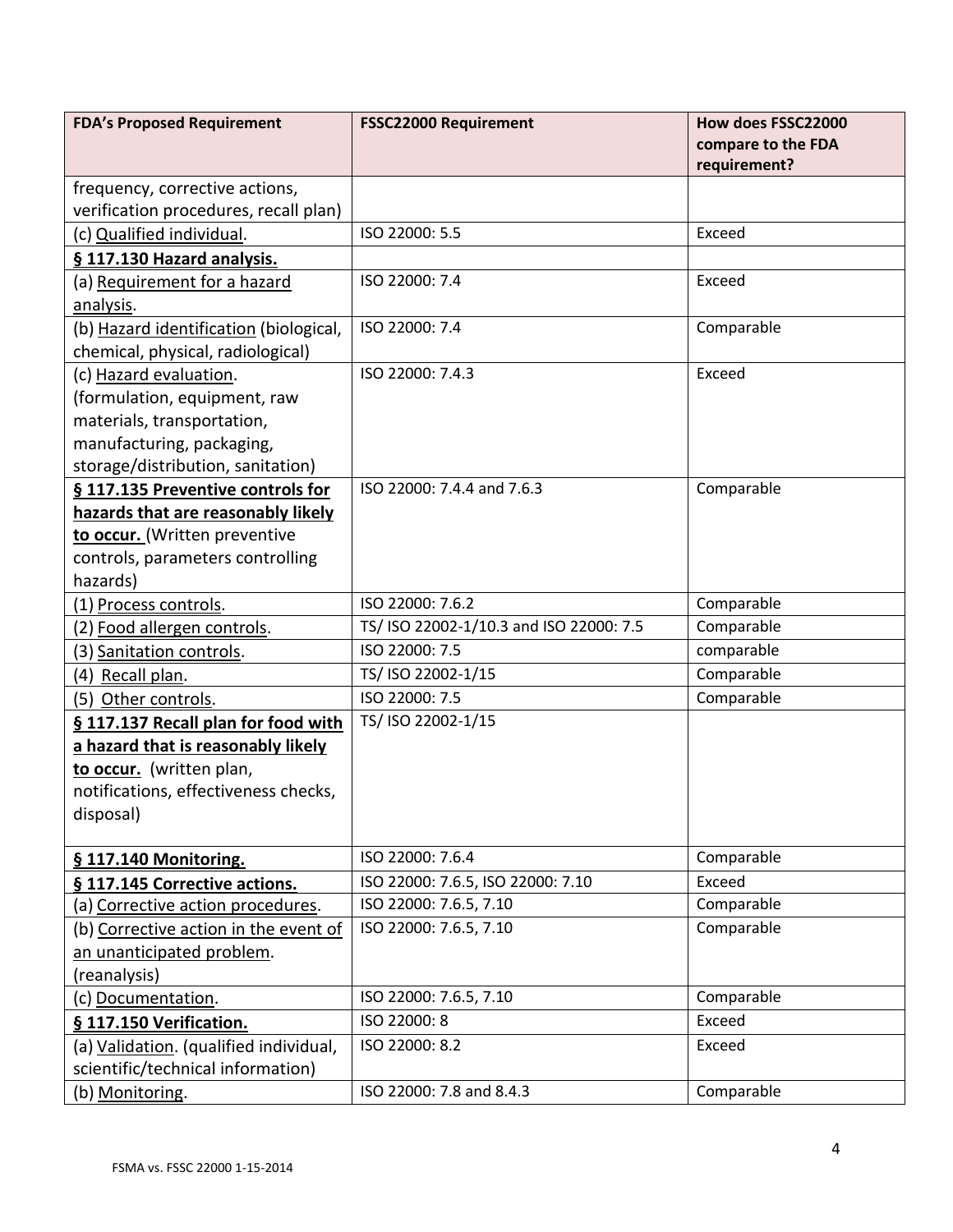| <b>FDA's Proposed Requirement</b>        | <b>FSSC22000 Requirement</b>                | How does FSSC22000    |
|------------------------------------------|---------------------------------------------|-----------------------|
|                                          |                                             | compare to the FDA    |
|                                          |                                             | requirement?          |
| (c) Corrective actions.                  | ISO 22000: 7.8                              | Comparable            |
| (d) Implementation and                   | ISO 22000: 8.4                              | Exceed                |
| effectiveness. (calibration,             |                                             |                       |
| monitoring records)                      |                                             |                       |
| (e) Written procedures for               | ISO 22000: 8                                | Comparable            |
| verification activities.                 |                                             |                       |
| (f) Reanalysis (at least once every 3    | ISO 22000: 8.5.2                            | Exceed                |
| years, new hazard information,           |                                             |                       |
| ineffective P.C., qualified              |                                             |                       |
| individual)                              |                                             |                       |
| (g) Documentation.                       | ISO 22000: 8                                | Comparable            |
| § 117.155 Requirements                   | ISO 22000: 5.5                              | Comparable            |
| applicable to a qualified                |                                             |                       |
| individual. (prep food safety plan,      |                                             |                       |
| validation of PC's, records review,      |                                             |                       |
| reanalysis, required training            |                                             |                       |
|                                          |                                             |                       |
|                                          |                                             |                       |
|                                          |                                             |                       |
| <b>Foreign Supplier Verification</b>     |                                             |                       |
| <b>Programs for Importers of</b>         |                                             |                       |
| <b>Food for Humans and</b>               |                                             |                       |
| <b>Animals</b>                           |                                             |                       |
| § 1.502 What foreign supplier            |                                             |                       |
| verification program (FSVP) must I       |                                             |                       |
| have?                                    |                                             |                       |
| (a) General. (for each food              |                                             |                       |
| imported)                                |                                             |                       |
| (b) Low-acid canned foods.               |                                             |                       |
| § 1.503 Who must develop my              | ISO 22000: 5.4 and 5.5                      | Comparable            |
| <b>FSVP and perform FSVP activities?</b> |                                             |                       |
| (qualified individual)                   |                                             |                       |
| §1.504 What review of a food and         | TS/ ISO 22002-1/9.2; Add'l FSSC 22000 Req 3 | Different; Comparable |
| foreign supplier's compliance            |                                             |                       |
| status must I conduct? (FDA              |                                             |                       |
| warning letter, import alert, cert       |                                             |                       |
| requirements)                            |                                             |                       |
| § 1.505 What hazard analysis must        |                                             |                       |
| I conduct?                               |                                             |                       |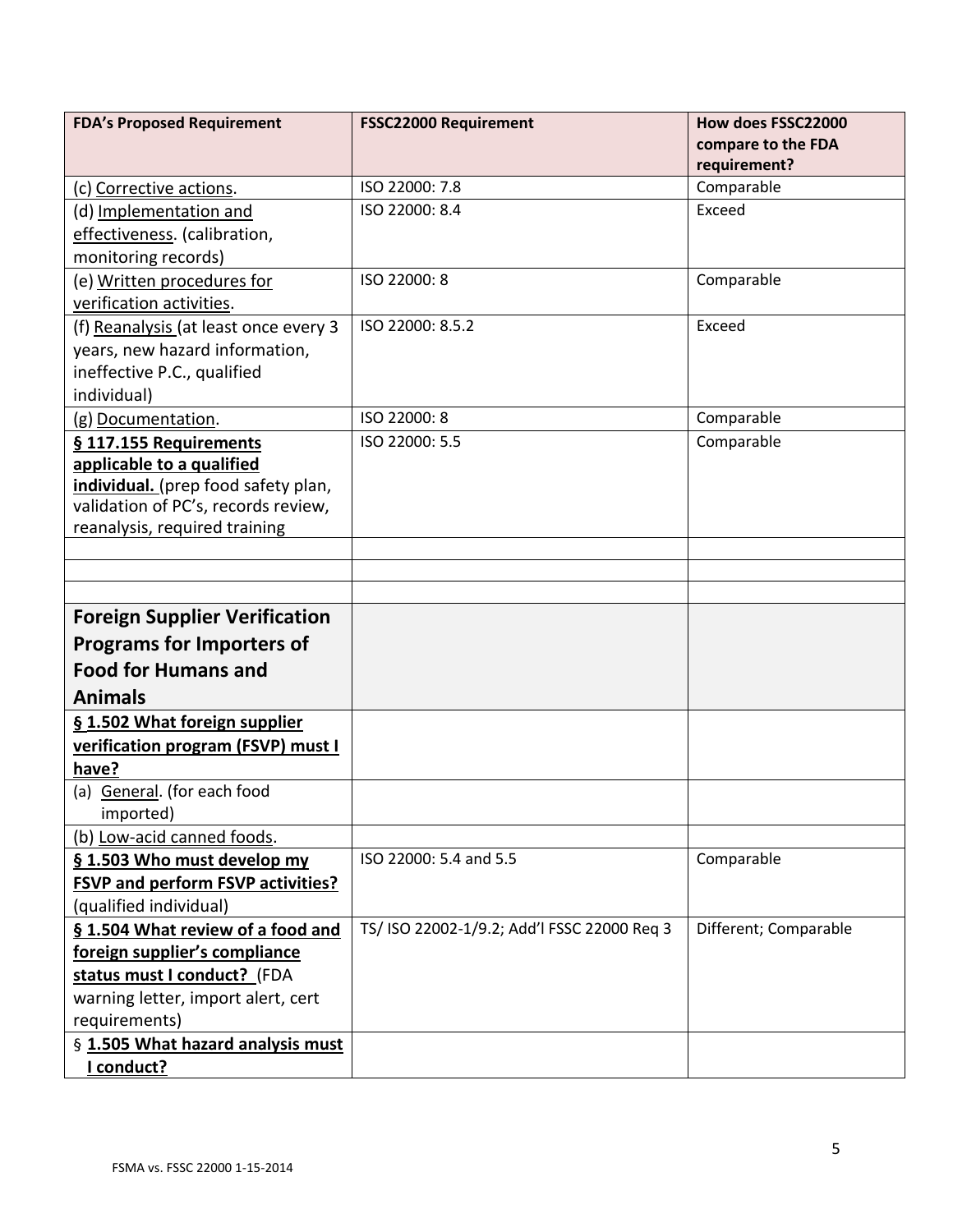|           | <b>FDA's Proposed Requirement</b>    | <b>FSSC22000 Requirement</b>                | How does FSSC22000             |
|-----------|--------------------------------------|---------------------------------------------|--------------------------------|
|           |                                      |                                             | compare to the FDA             |
|           |                                      |                                             | requirement?                   |
| a)        | Requirement of a hazard              | TS/ ISO 22002-1/9.2                         | Comparable                     |
|           | analysis. (for each food             |                                             |                                |
|           | imported)                            |                                             |                                |
|           | (b) Potential hazards. (RLTO)        | ISO 22000: 7.3.3.1                          | Comparable                     |
|           | (c) Hazard evaluation. (ingredients, | ISO 22000: 7.3.3.1                          | Comparable                     |
|           | condition of establishment,          |                                             |                                |
|           | transportation, harvesting/          |                                             |                                |
|           | raising/ manufacturing/              |                                             |                                |
|           | processing/packing, storage,         |                                             |                                |
|           | sanitation)                          |                                             |                                |
|           | (d) Review of hazard analysis        | TS/ ISO 22002-1 /9.2                        | Comparable                     |
|           | developed by foreign supplier        |                                             |                                |
|           | e) Microbiological hazards in raw    | TS/ ISO 22002-1 /9.2 and ISO 22000: 7.3.3.1 | Comparable                     |
|           | agricultural commodities that are    |                                             |                                |
|           | fruits or vegetables.                |                                             |                                |
|           | § 1.506 What foreign supplier        |                                             |                                |
|           | verification and related activities  |                                             |                                |
|           | must I conduct?                      |                                             |                                |
|           | a) List of foreign suppliers.        | ISO 22000: 5.6.1                            | Exceeds                        |
|           | b) Foreign supplier verification     | TS/ ISO 22002-1 / 9.2                       |                                |
|           | procedures.                          |                                             |                                |
|           | c) Purpose of supplier verification. |                                             |                                |
|           | d) No hazards identified. (only      |                                             |                                |
|           | required to comply with              |                                             |                                |
|           | paragraph (a) of this section        |                                             |                                |
|           | with respect to food.                |                                             |                                |
|           | e) Hazards controlled by you.        | ISO 22000: 7.4                              | Comparable                     |
|           | (must document at least              |                                             |                                |
|           | annually)                            |                                             |                                |
| <u>f)</u> | Hazards controlled by your           | ISO 22000: 7.3.3.1                          | <b>Different</b>               |
|           | customer                             |                                             |                                |
|           | <b>Option 1 for Requirements for</b> |                                             |                                |
|           | Hazards Not Controlled by You or     |                                             |                                |
|           | <b>Your Customer</b>                 |                                             |                                |
|           | (g) Hazards controlled or verified   |                                             |                                |
|           | by your foreign supplier. (must      |                                             |                                |
|           | conduct the verification activities) |                                             |                                |
|           | 1) Hazards controlled by your        | TS/ ISO 22002-1/9.2                         | Different- although an audit   |
|           | foreign supplier for which there     |                                             | is an option for FSSC22000,    |
|           | is a reasonable probability that     |                                             | it is not required as is being |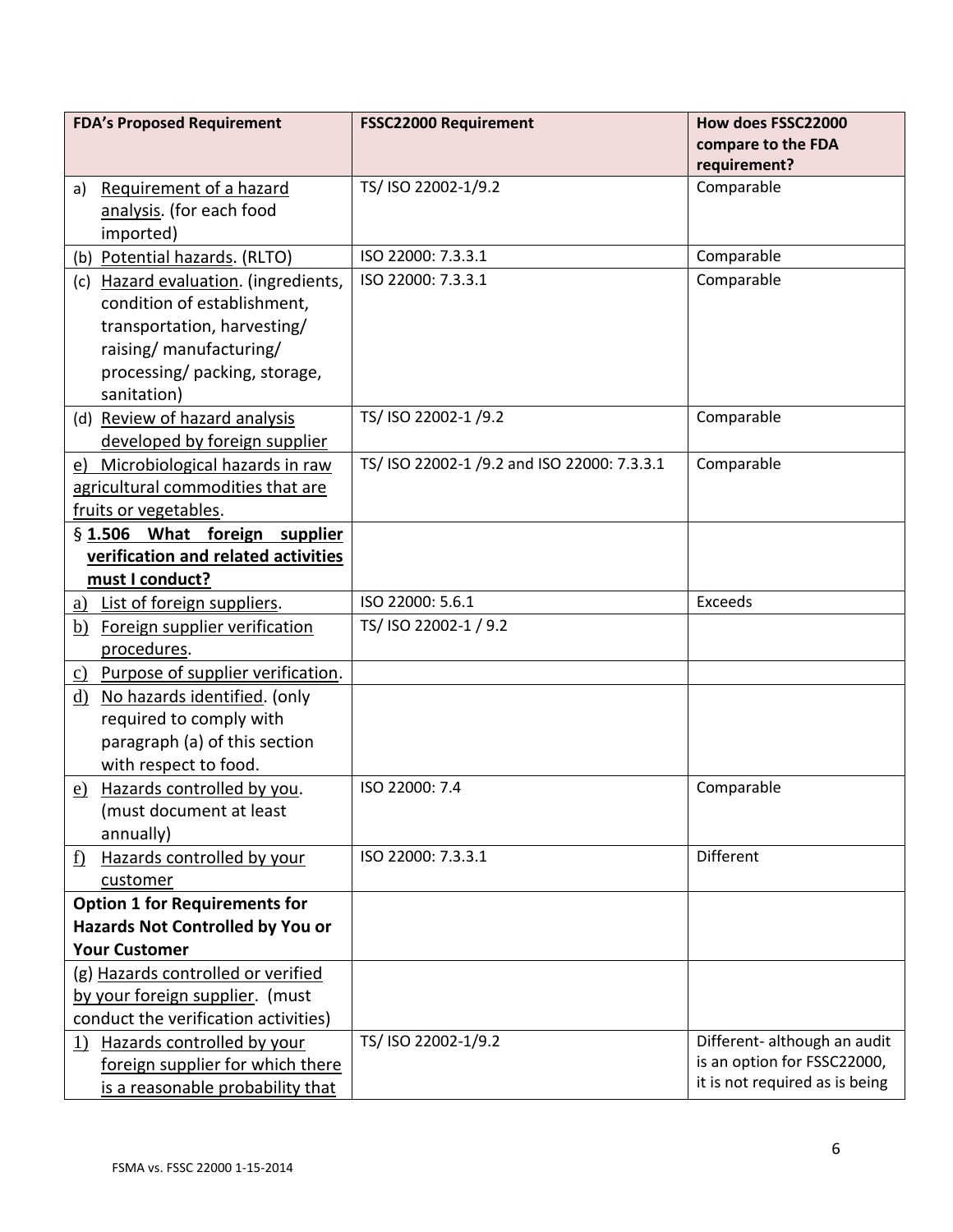| <b>FDA's Proposed Requirement</b>     | <b>FSSC22000 Requirement</b> | How does FSSC22000            |
|---------------------------------------|------------------------------|-------------------------------|
|                                       |                              | compare to the FDA            |
|                                       |                              | requirement?                  |
| exposure to the hazard will           |                              | proposed by FDA in this       |
| result in serious adverse health      |                              | option                        |
| consequences or death to              |                              |                               |
| humans or animals. (must              |                              |                               |
| conduct and document the              |                              |                               |
| onsite auditing activities, or        |                              |                               |
| obtain documentation, initial         |                              |                               |
| onsite audit/ subsequent              |                              |                               |
| periodic onsite audits)               |                              |                               |
| 2) Other hazards. (periodic onsite    | TS/ ISO 22002-1/9.2 and 9.3  | Comparable                    |
| auditing, lot-by-lot sampling         |                              |                               |
| and testing, review of foreign        |                              |                               |
| supplier's food safety records)       |                              |                               |
| (3) Requirements of onsite auditing   |                              |                               |
| (4) Substitution of inspection by     | TS/ ISO 22002-1/9.2          | Comparable                    |
| FDA or an officially recognized or    |                              |                               |
| equivalent food safety authority      |                              |                               |
| (5) Review of results of verification | TS/ ISO 22002-1/9            | Comparable                    |
| activities.                           |                              |                               |
| 6) Independence of qualified          | TS/ ISO 22002-1/9.2          | Different-FSSC22000           |
| individuals conducting verification   |                              | specifies that audits must be |
| activities.                           |                              | "appropriate"                 |
| <b>Option 2 for Requirements for</b>  |                              |                               |
| Hazards Not Controlled by You or      |                              |                               |
| <b>Your Customer</b>                  |                              |                               |
| (1) Other hazards. (periodic onsite   | TS/ ISO 22002-1/9.2          | Comparable                    |
| auditing, lot-by-lot sampling and     |                              |                               |
| testing, review of foreign supplier's |                              |                               |
| food safety records)                  |                              |                               |
| (2) Requirements of onsite            | TS/ ISO 22002-1/9.2          | Comparable                    |
| auditing.                             |                              |                               |
| (3) Substitution of inspection by     | TS/ ISO 22002-1/9.2          | Comparable                    |
| FDA or an officially recognized or    |                              |                               |
| equivalent food safety authority.     |                              |                               |
| (may rely on the results of an        |                              |                               |
| inspection of the foreign supplier    |                              |                               |
| by FDA or the food safety authority   |                              |                               |
| of a country whose food safety        |                              |                               |
| system FDA has officially             |                              |                               |
| recognized as comparable)             |                              |                               |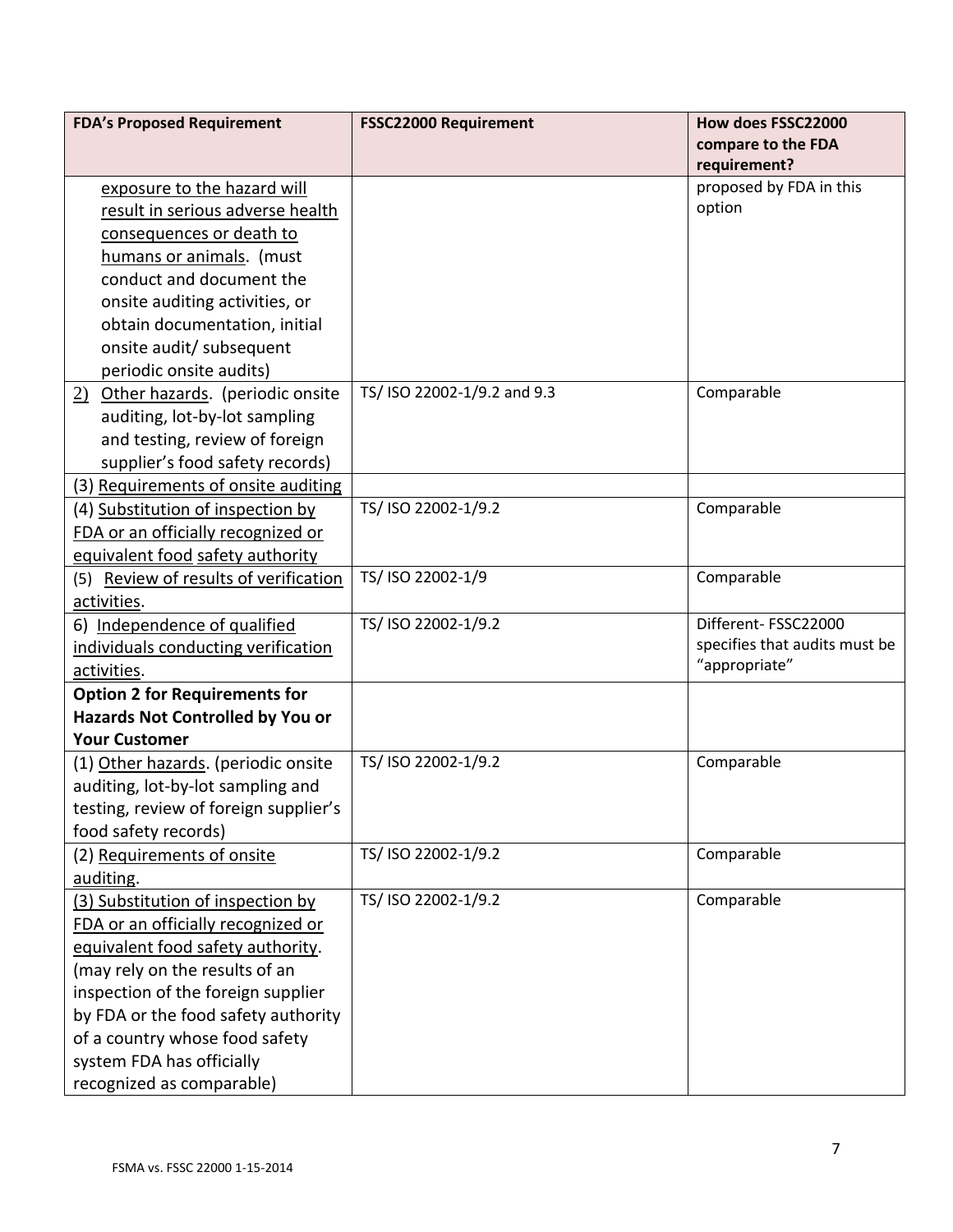| <b>FDA's Proposed Requirement</b>         | <b>FSSC22000 Requirement</b> | How does FSSC22000           |
|-------------------------------------------|------------------------------|------------------------------|
|                                           |                              | compare to the FDA           |
|                                           |                              | requirement?                 |
| (4) Review of results of verification     |                              |                              |
| activities. (promptly review results      |                              |                              |
| of verification activities that you       |                              |                              |
| conduct or obtain)                        |                              |                              |
| (5) Independence of qualified             |                              |                              |
| individuals conducting verification       |                              |                              |
| activities.                               |                              |                              |
| § 1.507 What investigations and           |                              | Not explicitly required by   |
| corrective actions must I conduct         |                              | <b>FSSC 22000</b>            |
| under my FSVP?                            |                              |                              |
| (review complaints, prompt                |                              |                              |
| investigation of adulterated product,     |                              |                              |
| corrective actions)                       |                              |                              |
| § 1.508 How must I reassess the           |                              |                              |
| effectiveness of my FSVP?                 |                              |                              |
| Timing. (except as otherwise<br>a)        | ISO 22000: 8.5.2             | Exceeds                      |
| specified, reassessment within 3          |                              |                              |
| years of establishment and of last        |                              |                              |
| reassessment)                             |                              |                              |
| (b) Reassessment and                      |                              |                              |
| implementation of changes.                |                              |                              |
| § 1.509 How must the importer be          | n/a                          | This is not required by FSSC |
| identified at entry? (designate a         |                              | 22000 except under the       |
| agent/representative<br><b>U.S.</b><br>as |                              | umbrella of addl'l FSSC      |
| importer of food, obtain a DUNS           |                              | 22000 Reg 3                  |
| number, for each line of entry of         |                              |                              |
| food product-name and DUNS                |                              |                              |
| number provided electronically to         |                              |                              |
| U.S. C.B.P.)                              |                              |                              |
| 1.510 How must I maintain<br>$\S$         |                              |                              |
| records of my FSVP?                       |                              |                              |
| Records of FSVP.<br>a)                    |                              |                              |
| b) Record availability.                   |                              |                              |
| Record quality.<br>$\mathbf{c})$          |                              |                              |
| (d) Record retention. (at least 2         |                              |                              |
| years after their use is                  |                              |                              |
| discontinued-"e.g., because you no        |                              |                              |
| longer import a particular food,          |                              |                              |
| you no longer use a particular            |                              |                              |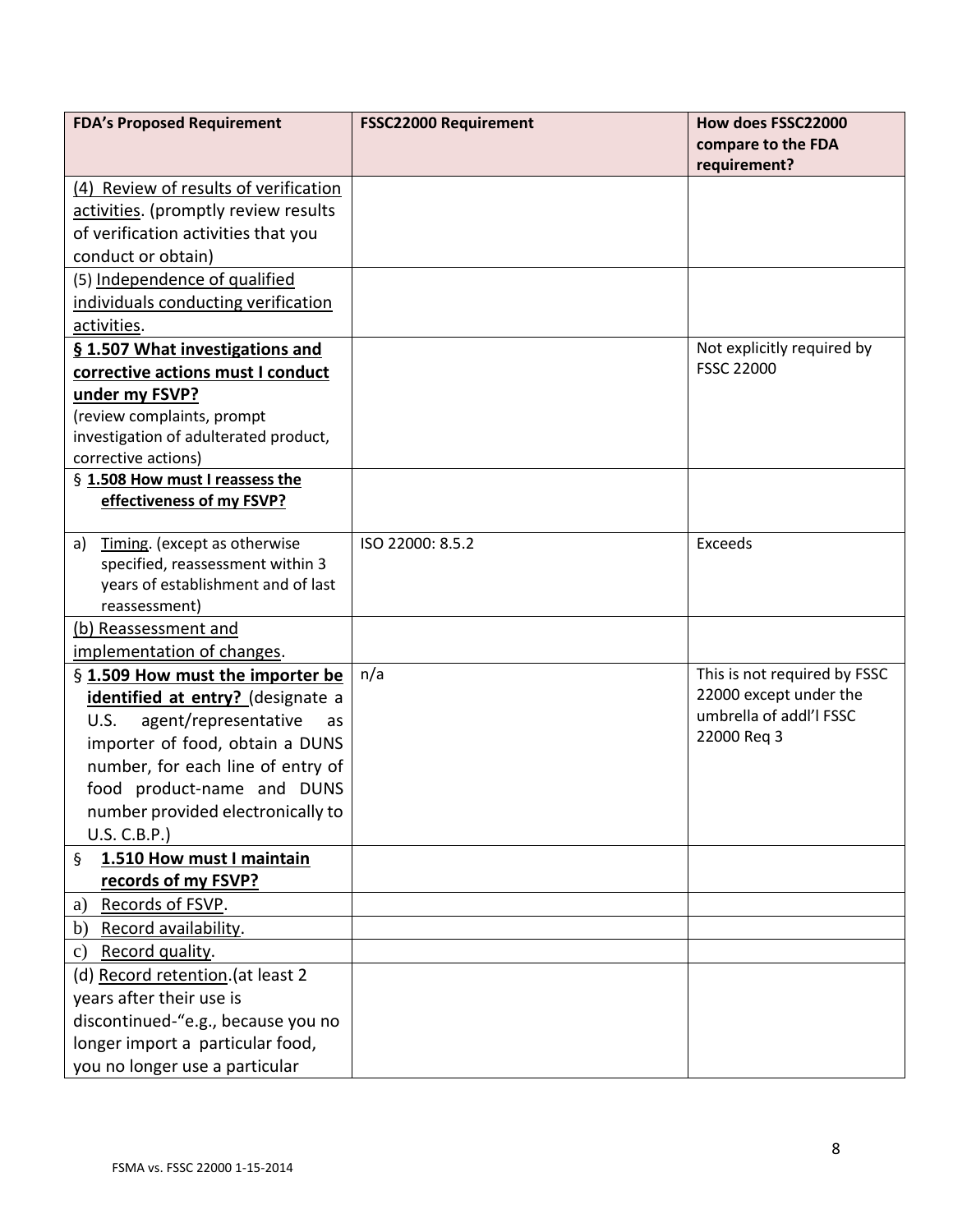| <b>FDA's Proposed Requirement</b>                                      | <b>FSSC22000 Requirement</b>  | How does FSSC22000                                |
|------------------------------------------------------------------------|-------------------------------|---------------------------------------------------|
|                                                                        |                               | compare to the FDA<br>requirement?                |
| foreign supplier, or you have                                          |                               |                                                   |
| changed your FSVP procedures")                                         |                               |                                                   |
|                                                                        |                               |                                                   |
|                                                                        |                               |                                                   |
| § 121.126 Requirement for a food<br>defense plan.                      | TS/ ISO 22002-1/18            |                                                   |
| (a) Food defense plan.                                                 | TS/ ISO 22002-1/18            | <b>Different</b>                                  |
| (b) Contents of a food defense plan.                                   | TS/ ISO 22002-1/18            | <b>Different</b>                                  |
| (identification of actionable                                          |                               |                                                   |
| process steps, focused mitigation                                      |                               |                                                   |
| strategies, corrective action                                          |                               |                                                   |
| procedures, written verification                                       |                               |                                                   |
| procedures)                                                            |                               |                                                   |
| § 121.130 Identification of                                            | TS/ ISO 22002-1/18            | Comparable                                        |
| actionable process steps.                                              |                               |                                                   |
| (a) Key activity types. (bulk liquid                                   | TS/ ISO 22002-1/18.2          | Comparable                                        |
| receiving and loading, liquid                                          |                               |                                                   |
| storage and handling, secondary                                        |                               |                                                   |
| ingredient handling, mixing and                                        |                               |                                                   |
| similar activities)                                                    |                               |                                                   |
| (b) Vulnerability assessment. (for                                     | TS/ ISO 22002-1/18.1 and 18.2 | comparable                                        |
| each food type, evaluate to ID and                                     |                               |                                                   |
| prioritize points, steps, procedures                                   |                               |                                                   |
| based on vulnerability, ID                                             |                               |                                                   |
| actionable steps)                                                      |                               |                                                   |
| § 121.135 Focused mitigation                                           | TS/ ISO 22002-1/18.2          | Different-FSSC22000 does                          |
| strategies for actionable process                                      |                               | not require monitoring,<br>corrective actions and |
| steps. (written focused mitigation                                     |                               | verification                                      |
| strategies, monitoring, corrective                                     |                               |                                                   |
| actions, verification)                                                 |                               | FSSC22000 does not address                        |
| § 121.140 Monitoring. (actual<br>values, accurate/ indelible/ legible, |                               | monitoring of these areas                         |
| detailed, signatures, production                                       |                               |                                                   |
| code)                                                                  |                               |                                                   |
| § 121.310 Additional requirements                                      |                               |                                                   |
| applying to the food defense plan.                                     |                               |                                                   |
| (signed and dated, completion and                                      |                               |                                                   |
| modification)                                                          |                               |                                                   |
| § 121.310 Additional requirements                                      |                               |                                                   |
| applying to the food defense plan.                                     |                               |                                                   |